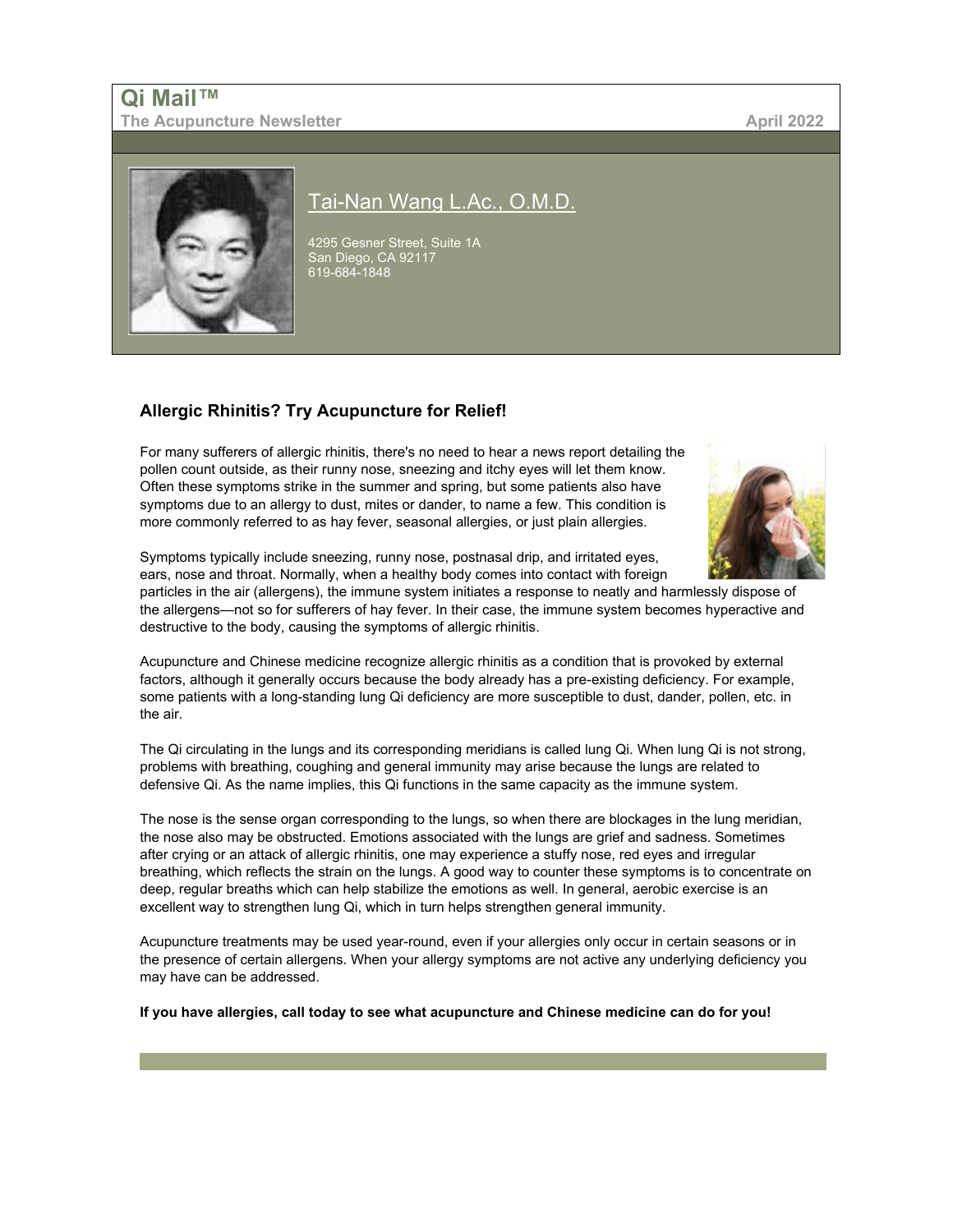### **Chinese Medicine for Asthma Relief**

Asthma is a chronic disease that causes inflammation in the lungs and, consequently, a narrowing of the bronchial tubes--also known as the air passages. This makes breathing difficult as airflow is restricted. Telltale signs of asthma include wheezing, shortness of breath, coughing, and a feeling of tightness in the chest. Some substances and conditions may cause or worsen the symptoms of asthma including physical activity, cold air, smoke, emotional distress or airborne allergens.

Conventional medical treatment offers a variety of pharmaceutical drugs, which are specific to the patient's triggers and symptoms of asthma. If you suffer from asthma, additional treatment from your acupuncture and Chinese medicine practitioner in addition to conventional medical treatment may prove to be a winning combination.

A study called "Immunomodulatory Effects of Acupuncture in the Treatment of Allergic Asthma: A Randomized Controlled Study", published in 2007 in *The Journal of Alternative and Complementary Medicine* , demonstrates the role acupuncture and Chinese medicine can have in the treatment of asthma symptoms. At the end of the study, it was shown that 79 percent of the study group felt an improvement in their general well-being. Significant improvements in the immune system were detected from the blood samples collected by the study group as well. The authors of the study were able to conclude that acupuncture, in conjunction with standard treatment, provides outstanding improvements to the immune system.

There are a few things one can do at home to help lessen the severity of asthma symptoms. According to acupuncture and Chinese medicine, the environment plays an important role in the health of an individual. For example, if one lives in a cold, damp environment, it may prove to be problematic. Not only may the cold contribute to constriction of the bronchial tubes, but the damp air may foster mold or other airborne pollutants that can irritate the air passages as well.

While it may not be possible to move to another climate, it is possible to focus on removing dust, animal dander, and other pollutants from your home. If your home is damp, consider using a dehumidifier, as this will help in eliminating mold. Sometimes breathing in cold air can cause wheezing and trouble breathing, so covering your mouth and nose in an effort to warm your breath may be helpful.

For soothing relief on a cold day, try a nourishing, warm soup. Keep the ingredients simple, the less processed and refined your food is, the easier it is on your digestive system. According to acupuncture and Chinese medicine, phlegm is produced in the stomach, but stored in the lungs. This is a direct reference to the importance of eating well and avoiding phlegm-producing foods.

Maintaining a healthy weight and exercising every day will help strengthen your immune system as well. If you are finding it difficult to lose weight and lack motivation to exercise, this is something your practitioner of acupuncture and Chinese medicine can assist you with. If an addiction to smoking is contributing to your symptoms of asthma, there are treatment protocols to help reduce cravings for nicotine and other substances.

#### **Acupuncture Provides Allergic Rhinitis Relief**

*The American Journal of Epidemiology* published a study that showed that acupuncture can significantly relieve allergic rhinitis symptoms.

In this German study, 5,237 men and women were analyzed to evaluate the effectiveness of acupuncture in addition to routine care in patients with allergic rhinitis, compared to treatment with routine care alone.

In this trial, patients with allergic rhinitis were randomly allocated to receive acupuncture for a three month period or to a control group that received no acupuncture. All patients were allowed to receive routine medical care. The Rhinitis Quality of Life Questionnaire (RQLQ) and general health-related quality of life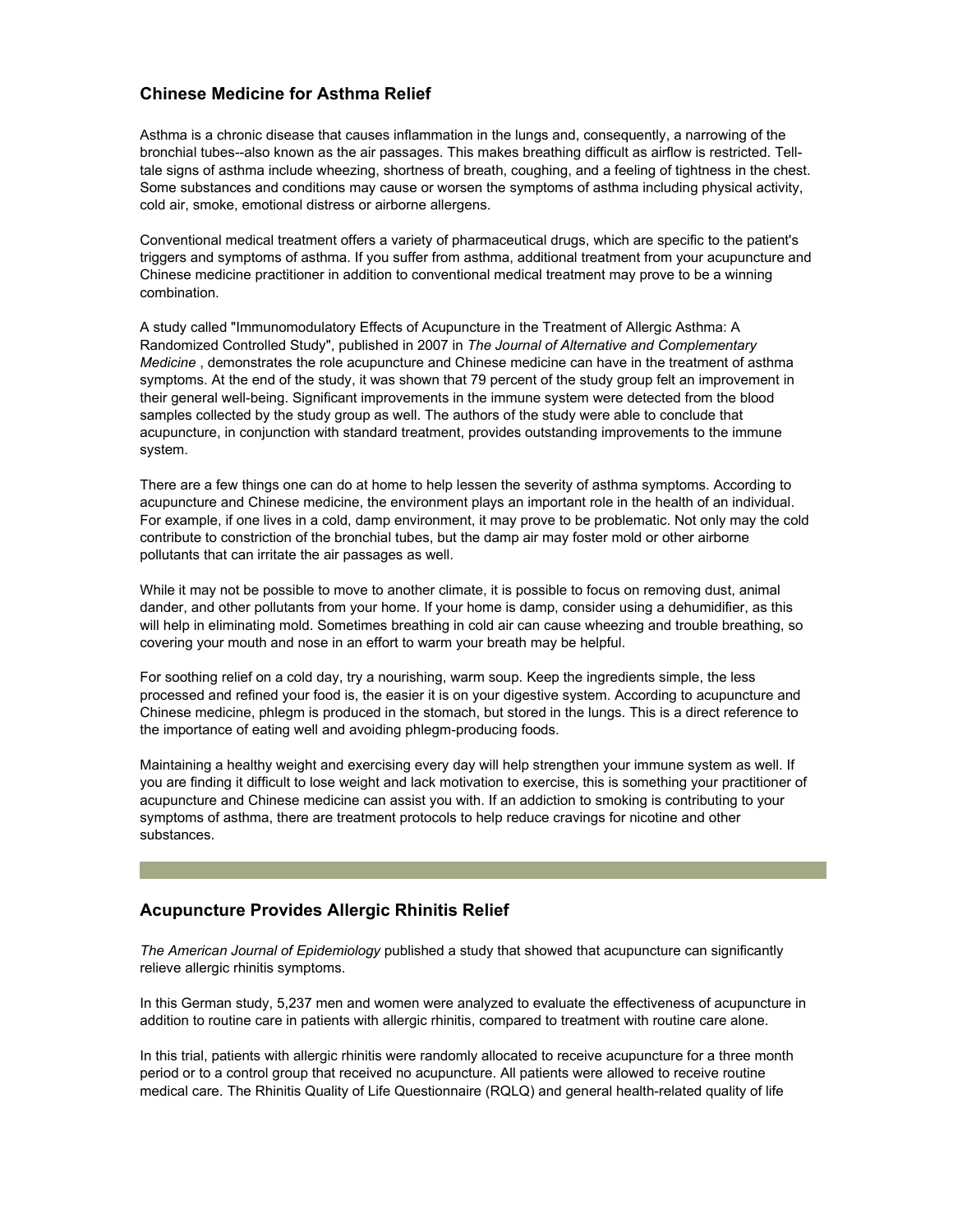(36-Item Short-Form Health Survey) were evaluated at baseline and after three and six months.

Improvements were noted at the three- and six-month evaluations for the patients receiving acupuncture. The authors of this trial concluded that treating patients with allergic rhinitis in routine care with additional acupuncture leads to clinically relevant and persistent benefits.

*Source: European Journal of Integrative Medicine. 2008 Nov;101(5):535-43.*

#### **Study Shows Reduced Seasonal Allergy Symptoms**

A study "The Effects of Acupuncture on Seasonal Allergic Rhinitis," published in the Annals of Internal Medicine in February of 2013, brings encouraging news for sufferers of seasonal allergies.

Researchers set out to determine if acupuncture treatments plus the use of antihistamine drugs could significantly reduce symptoms of seasonal allergic rhinitis. 46 physicians from 6 hospitals and 32 outpatient medical clinics contributed to the large-scale trial.

All of the study participants tested positive for allergies to birch and grass pollen. Their symptoms included nasal blockages and runny noses. An evaluation occurred at 8 weeks, after the patients underwent 12 sessions of treatment each.

Patients who received real acupuncture treatments experienced a statistically important reduction in their symptoms of seasonal allergic rhinitis when compared to the sham acupuncture and histamine-only groups. Additionally, the real acupuncture group also witnessed a reduction in the need for antihistamines to manage their symptoms.

Source: *M. Ortiz, C.M. Witt, S. Roll, K. Linde, F. Pfab, B. Niggemann, J. Hummelsberger, A. Treszl, J. Ring, T. Zuberbier, K. Wegscheider, and S.N. Willich. The Effects of Acupuncture on Seasonal Allergic Rhinitis. (2013). Annals of Internal Medicine, 158(4), I. [https://doi.org/10.73260003-4819-158-4-201302190-00001.](https://doi.org/10.73260003-4819-158-4-201302190-00001)* 

#### **Small Study Finds Reduction in Adult Bronchial Asthma Symptoms**

To study the effects of acupuncture for the treatment of adult bronchial asthma, researchers conducted a clinical trial in 2009 called "Effects of Acupuncture Treatment in Patients with Bronchial Asthma."

The results appeared in the journal Japanese Acupuncture and Moxibustion.The trial demonstrated that acupuncture is an effective and safe therapy to help reduce the symptoms of adult bronchial asthma, which causes inflammation of the airways, wheezing and dyspnea (labored breathing).

During the study, participants with mild to severe bronchial asthma received one acupuncture treatment per week for a total of 10 weeks. The number of asthma attacks and the unpleasant sensations of dyspnea, were recorded before and after treatments. Each patient's level of difficulty breathing, whether on the inhalation or exhalation, was reported subjectively.

Researchers reported that acupuncture treatments significantly alleviated the patients' dyspnea, and there was a major decline in their number of asthma attacks. There were no negative side effects resulting from treatment.

Source: *Suzuki, M., Namura, K., Egawa, M., & Yano, T. (2006). Effect of Acupuncture Treatment in Patients with Bronchial Asthma. Zen Nihon Shinkyu Gakkai Zasshi (Journal of the Japan Society of Acupuncture and*